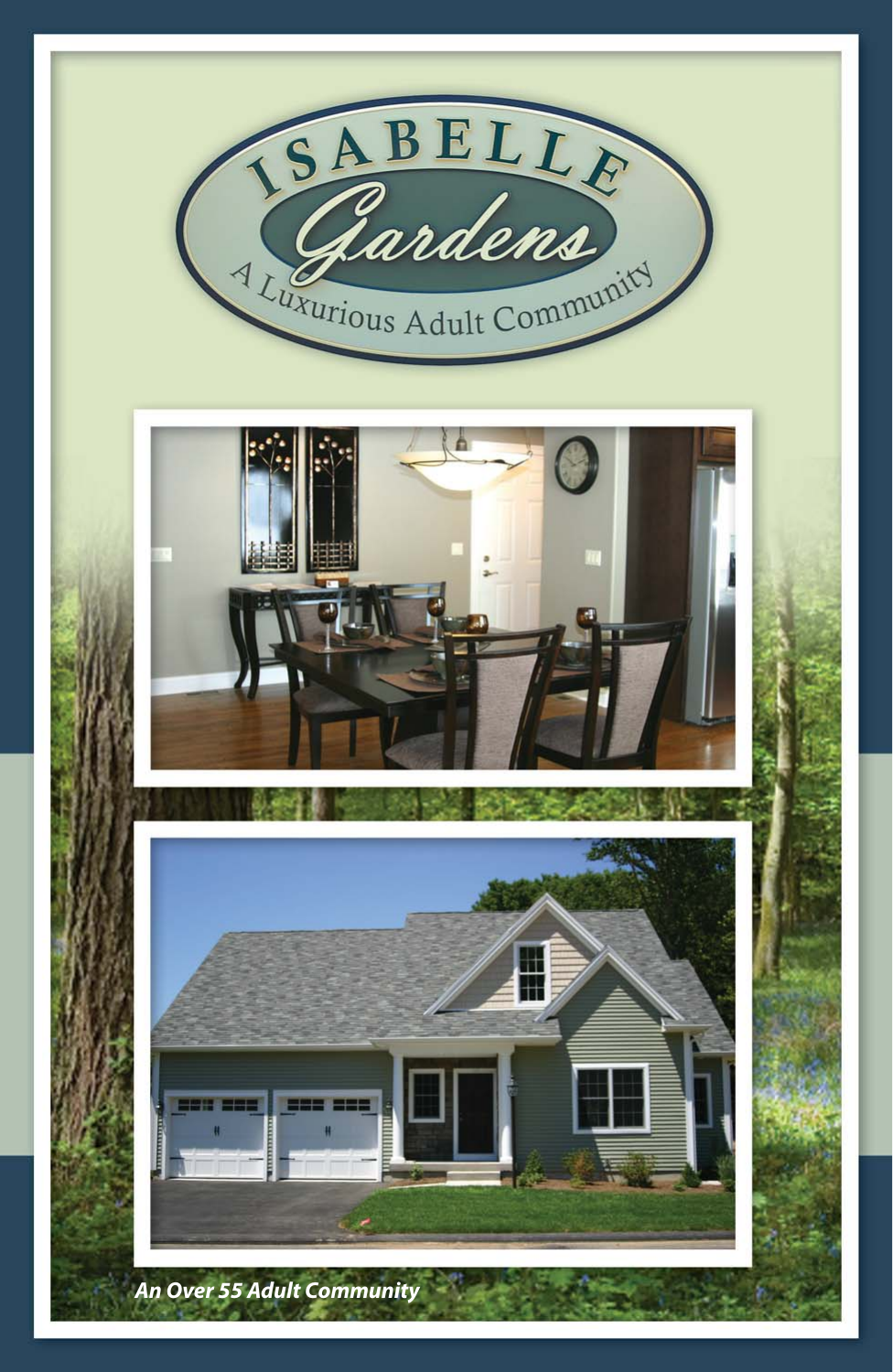# **FLOOR PLANS**





*\*Loft is optional; shown below*







**Ranch Floor Plan** (Free Standing or Duplex Model)

*Cathedral Ceiling in Living Area Tray Ceiling in Master*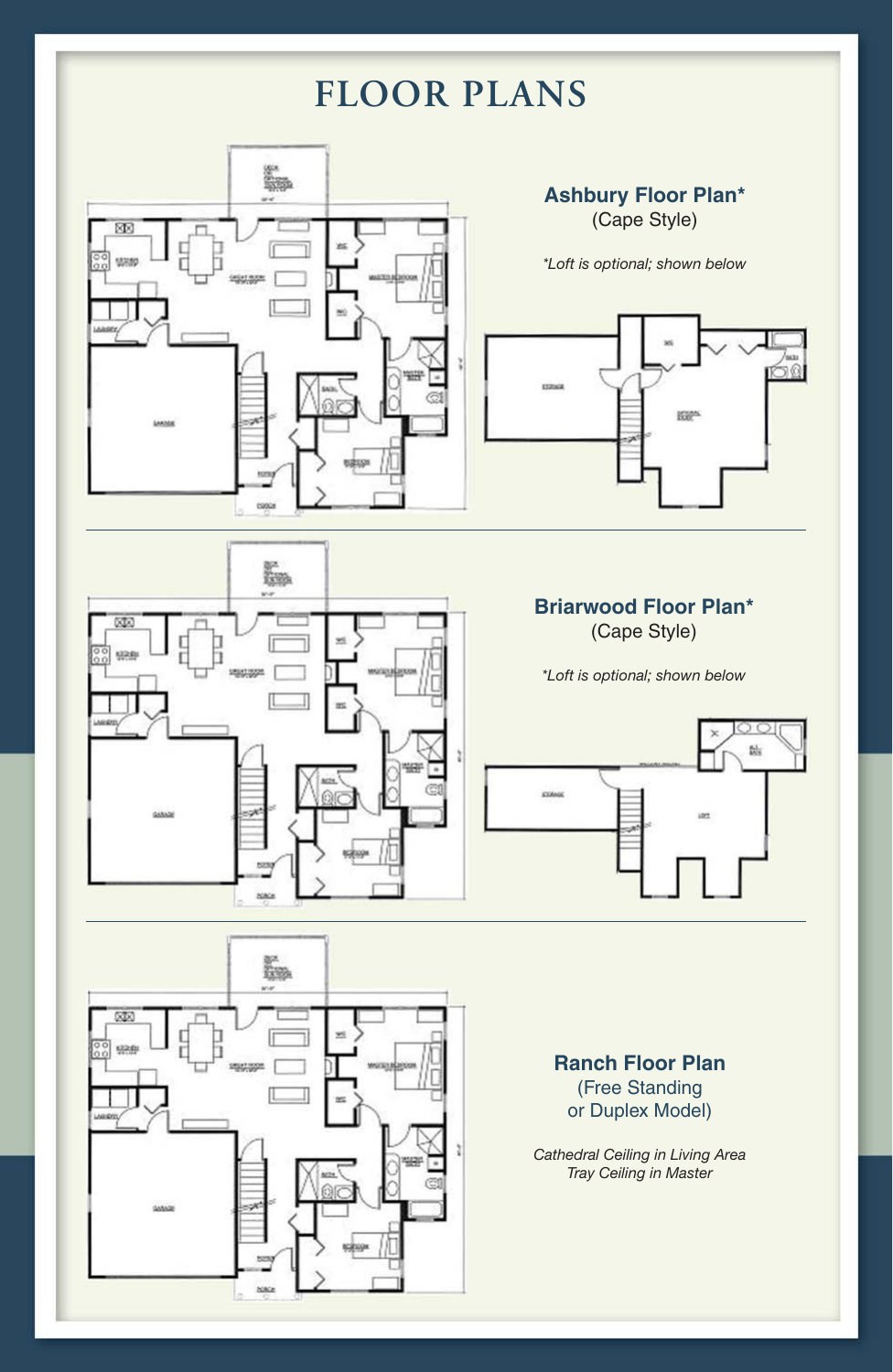### **Kitchens**

- Oak raised panel cabinets
- Laminate Countertops
- Appliance budget of \$1,000
- Overhead lighting above sink and drop down light over dining area
- Stainless double-bowl sink with lever operator and spray
- Solid oak floors

### **Baths and Laundry**

- Ceramic tile floor in baths and laundry
- Mirrors
- One piece 50" fiberglass tub with shower or one piece 50" walk-in shower with seat
- Anti-scald valves on tubs and showers
- Gerber toilets
- Solid surface sinks and counters

### **Standard Interior Features**

- 8' Basement ceiling
- Lighted closets
- 4" Window and door trim
- Six paneled masonite doors with lever handles
- Painted walls, doors and trim, eggshell white

# **FEATURES**

- Lighting \$1000 Allowance
- Telephone (4) & cable outlets (4)
- Hardwired smoke & carbon monoxide detectors per local code
- Gas-fired, humidity controlled, high efficiency warm air system
- Central air-conditioning
- Gas-fired, high efficiency 50 gallon hot water heater
- Wall to wall carpeting in bedroom
- Solid oak floors in living, dining, entry way, halls and kitchen with
- Interior walls and ceilings, 1/2" sheetrock have three coats of compound and taped.
- Front doorbell with chimes

### **Standard Exterior Features**

- Poured concrete cellar walls, 10" thick
- Poured concrete cellar floors and garages, 4" thick
- Exterior walls to be wood-framed
- All floors to be wood-framed
- All roofs to be wood-framed
- 2 car garage with insulated steel, raised paneled automatic door openers
- Pella Low E tilt-in windows and grills with screens
- Vinyl siding and trim
- Stone veneer at entrance
- Architectural roof shingles
- Aluminum seamless gutters and downspouts
- Concrete front walks
- Bituminous concrete driveways
- 200 amp electric service with breakers
- Variety of plants, shrubs and trees with weed bed liner and mulch, sod in front and side with seeded back yard
- Main entrance overhead porch light
- Front entry porch and rear deck
- Exterior side lights on overhead doors
- Rear porch light
- Lawn irrigation system
- Frost Free front and rear faucets
- Insulated steel door
- Insulated outside walls
- Outside post light

#### **Utilities**

- City water, sewer and gas
- Telephone and cable
- Streetlights
- All utilities underground

This information is deemed reliable but not guaranteed. All specifications, unit sizes, pricing and floor designs are subject to change wiithout notice.

## **ABOUT THE DEVELOPER**

### **Saloomey Construction**

Saloomey Construction, Inc. with offices located in the Berkshires is a strong regional builder, committed to quality. Its founder, Ziter Saloomey, has over 42 years construction experience and has personally built his business from the ground up, starting with commercial building and renovation, including historical rehab.

The great reputation and success of Saloomey Construction can be attributed to the incredible group of sub-contractors and architects that Saloomey has been working with for years.

As the general contractor and owner of three local age restricted housing facilities, including: The American Inn, (Southwick, MA), The Gardens of Wilbraham, and Bear Hill Estates (Northampton, MA), Ziter is aware of what makes these projects successful.

## **ABOUT THE AREA**

### **Westfield, Massachusetts**

Westfield was established in 1669 and is nestled at the foot of the picturesque Berkshires in Western Massachusetts. It is bordered by West Springfield, Southwick, Granville, Russell, Montgomery, Southampton and Holyoke and is 99 miles from Boston, 85 miles from Albany, N.Y. and 134 miles from New York City. Today Westfield is a regional commercial and industrial center. Over the past 25 years, the city's economic and employment growth have outpaced the population growth which is indicative of excellent employment opportunities. Manufacturing, education, health & social services and retail trade are the largest source of employment.

Some agriculture is still carried on in Westfield. Because of its developable land, the Westfield area is expected to be a focal point for much of the region's growth.